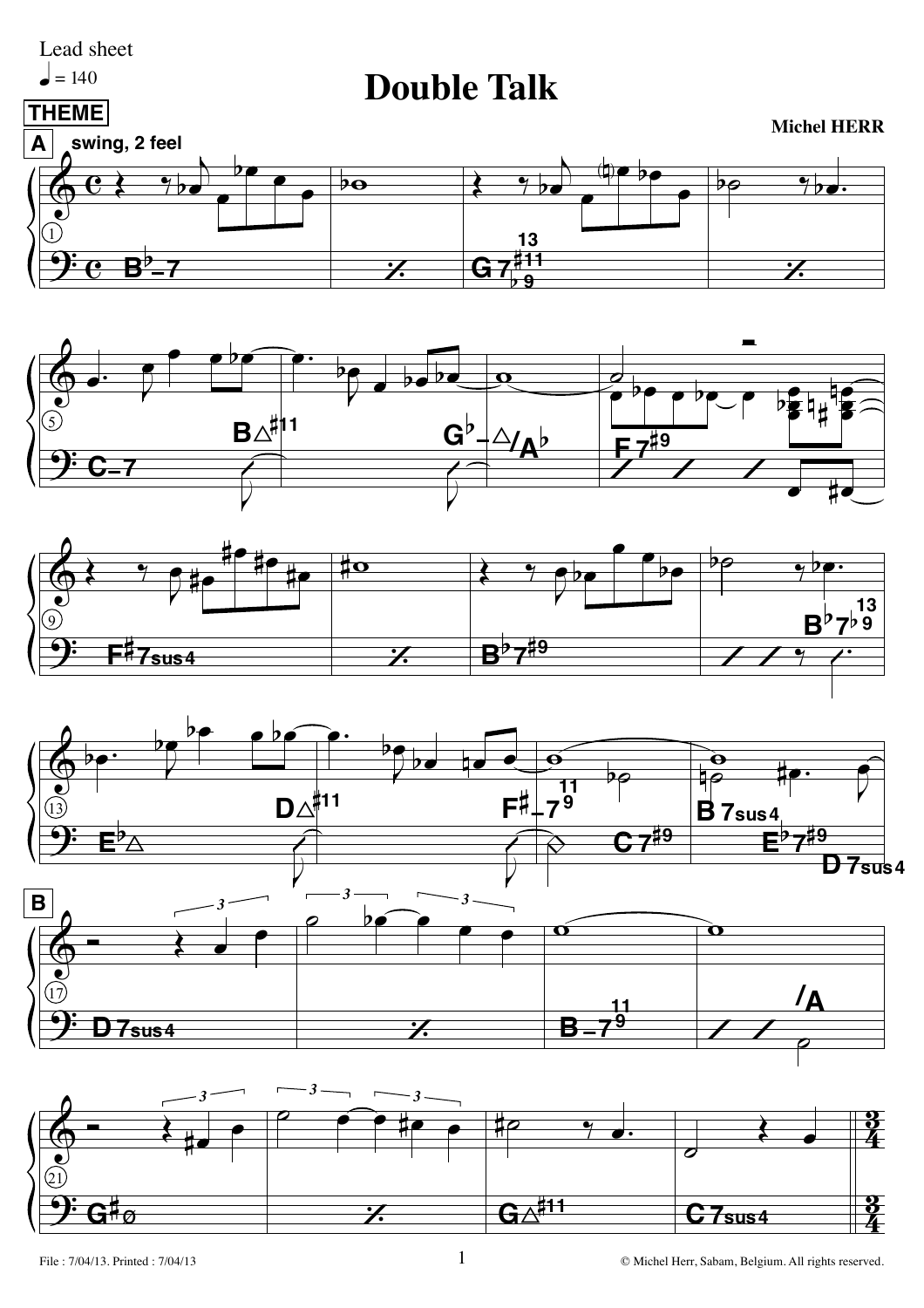



Lead sheet